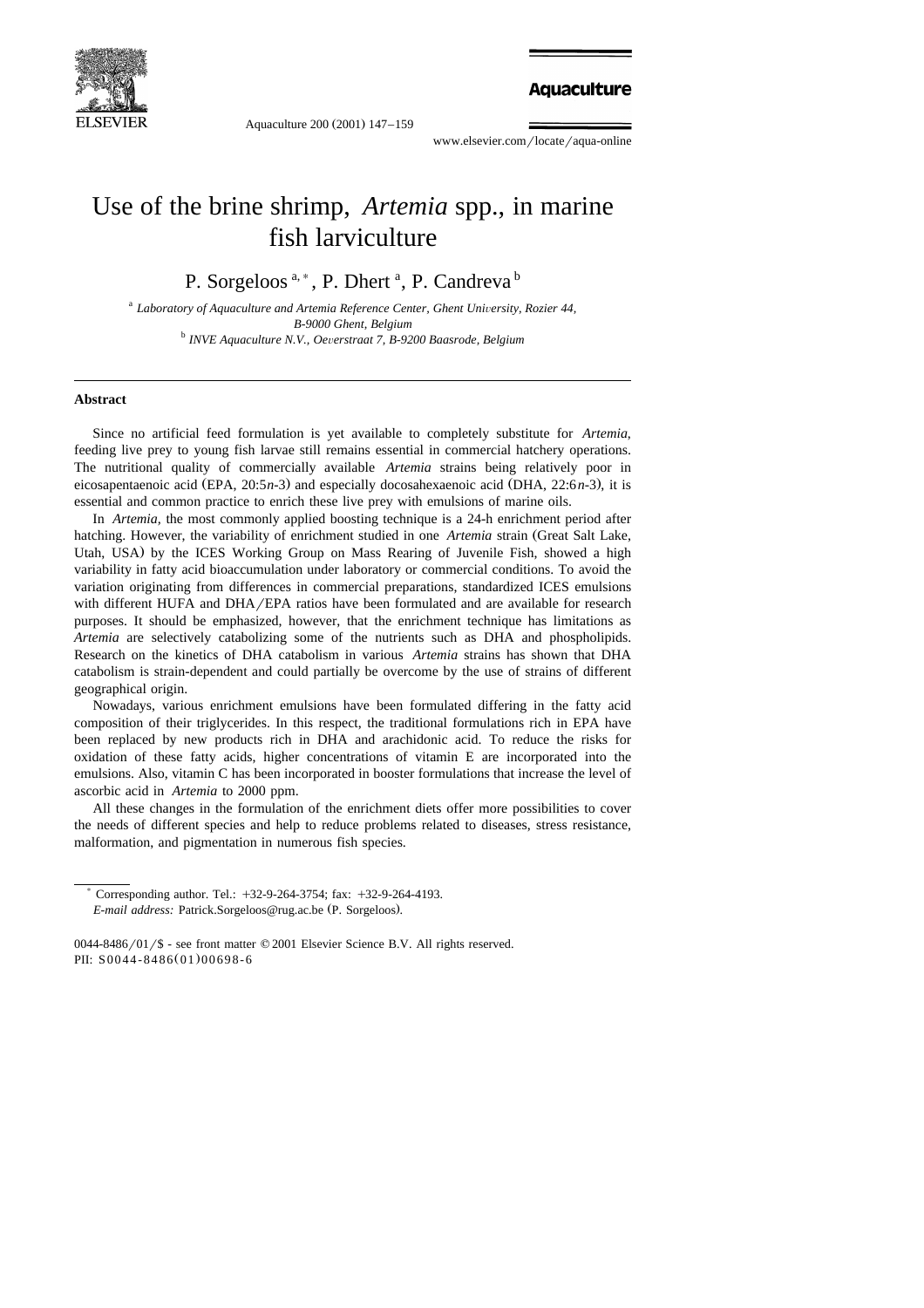Although continuous disinfection of *Artemia* during hatching and enrichment is becoming a routine operation in many hatcheries, the interference of bacteria in hatching and enrichment remains an important study object for which probionts might also give some solutions.

As more attention is given to the use of on-grown *Artemia* as a cheaper alternative to the use of nauplii, simple cost-effective production techniques have been developed. The use of the right size of on-grown *Artemia* for feeding ensures a better energy balance in food intake and assimilation, thereby improving the performance of the fish. Furthermore, its palatability induces a good and fast feeding response. These characteristics, coupled with the use of bioencapsulation techniques to enhance the quality of the on-grown *Artemia*, make this organism an optimum diet for nursery of the fish.  $© 2001$  Elsevier Science B.V. All rights reserved.

*Keywords:* Live food; Brine shrimp; Hatching; Enrichment; HUFA; Vitamin C

## **1. The dependence of marine fish culture on** *Artemia*

Since the development of commercial marine fish culture in the late 1970s, the demand for *Artemia* cysts has gradually increased from a few metric tons to approximately 800 metric tons per annum, representing approximately 40% of the total aquaculture demand for feeds for early stages. During the last 25 years, the Great Salt Lake (GSL) has been the premier supplier of *Artemia* cysts to the world aquaculture market and the subject of numerous speculations regarding its capacity to sustain a growing aquaculture industry (Lavens and Sorgeloos, 2000).

Major problems in *Artemia* production began after an intense El Niño in 1982–1984, causing heavy snowfall and a huge amount of melting water from the bordering mountains and resulting in a considerable drop in salinity. The north arm, which is not in direct contact with rivers or supplied by melting water, was separated from the south arm by a causeway in the 1950s and was thus less exposed to dilution and could at that time be used as the main source of *Artemia* cysts. After the historic lake height in 1987, 6 years of decline began in the lake elevation which brought the salinity of the south arm back to ranges suitable for *Artemia* cyst production. The recent El Niño phenomenon would again be the origin of the present salinity decrease. The current salinity of the south part of the lake is now in the 70–80 ppt range, while the optimal salinity for *Artemia* production is in the range of 100–150 ppt. Because of hardly any water exchange with the north arm, the latter has remained close to saturation level.

As the salinity continues to decline, the brine shrimp industry has been faced with a drastic decline in harvest figures. Moreover, a much higher percentage of empty shells and lysed cysts were gathered, which in turn decreased recovery yields to half and even one third. The 1999–2000 harvest was a record low. Total GSL harvest will not even satisfy 20% of the global demand and previous year's stocks have been sold.

The situation at GSL will affect the aquaculture industry as a whole. It has also caused a considerable burden to the brine shrimp industry, and several harvesting companies have had to quit. Before this, close to 40 companies were fishing with a fleet in excess of 200 boats for landing too little product. Because of investing more in harvesting for fishing fewer tons at the end, costs per unit had escalated tremendously. Although warnings about the risk of dependency on one single natural (and unpredictable) resource had been issued at repeated occasions (Bengtson et al., 1991), it was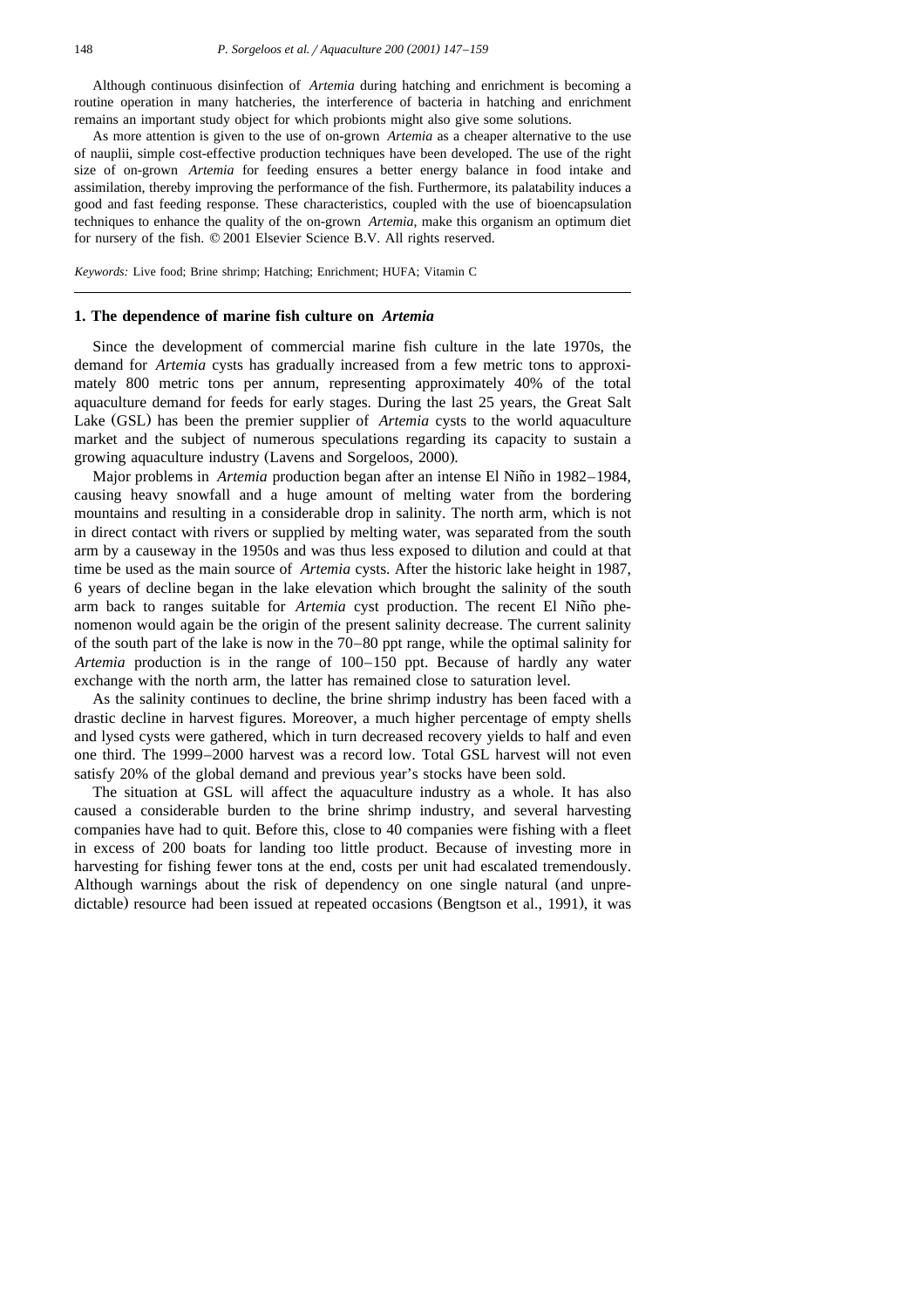only as of 1994 that the harvesting companies became concerned about the variable yields from the Great Salt Lake, and started to diversify their activities in *Artemia* harvesting by setting up new *Artemia* exploitations all over the world. The increased production and investment cost for exploring new locations have boosted the *Artemia* prices, but despite this price increase, *Artemia* cysts remain scarce and cyst producers can hardly cope with the constantly increasing demand of the rapidly growing aquaculture industry.

Aside from the extensive efforts that need to be carried out in the field of diversification of *Artemia* sourcing and harvest efficiency, its is obvious that an at least equal amount of attention has to be dedicated to a more efficient use of the available *Artemia* sources as well as to non-*Artemia* alternatives. The search for complete substitutes for *Artemia* has been extensive and is still ongoing. Total replacement will certainly be achieved before the end of the decade for numerous marine fish species, but probably at the cost of culture time, yield, health and quality that will eventually affect farm economics and sustainability.

For the time being, the dependency on *Artemia* in hatcheries could be alleviated by a delay in *Artemia* feeding (e.g., by extended rotifer feeding) and a maximum substitution with inert diets. Although *Artemia* will, in the future, undoubtedly be further replaced by formulated diets, it is obvious that the use of freshly hatched nauplii will continue to be market-driven for at least a few more years, and that record harvests at Great Salt Lake (as happened already during the  $2000-2001$  harvest season, i.e., some  $9,000$  metric tons of fresh product) and new locations might very quickly reverse the actual trends.

#### **2. Production and use of freshly hatched nauplii**

Although using *Artemia* cysts appears to be simple, several factors are critical for hatching the large quantities needed in larval fish production. These include cyst disinfection or decapsulation prior to incubation, and hatching under the following optimal conditions: constant temperature of  $25-28$  °C,  $15-35$  ppt salinity, minimum pH of 8.0, near saturated oxygen levels, maximum cyst densities of 2  $g/l$ , and strong illumination of 2000 lx (Lavens and Sorgeloos, 1996). All these factors will affect the hatching rate and maximum output, and hence, the production cost of the harvested *Artemia* nauplii. Especially now that the availability of Great Salt Lake *Artemia* is not stable, *Artemia* harvested from other locations will be subjected to variable quality. Attention should be paid to select *Artemia* cyst lots with good hatching synchrony (less than 7 h between hatching of first and last nauplii) and high hatching efficiency (more than 200,000 nauplii per gram product), as considerable variation has been demonstrated for cysts of various origin, and even among batches from the same strain Lavens and Ž Sorgeloos, 1996). Nowadays, slower hatching batches of *Artemia* cysts from RH<sup>®</sup> (INVE Aquaculture, Belgium) are in the market but with perfect synchrony in hatching, which make harvesting, enrichment and feeding procedures very easy to control and result in a homogenous and high enrichment.

After hatching, and prior to feeding them to the larvae, *Artemia* nauplii should be separated from the hatching wastes. After switching off the aeration in the hatching tank, cyst shells will float and nauplii will concentrate at the bottom of the tank. They should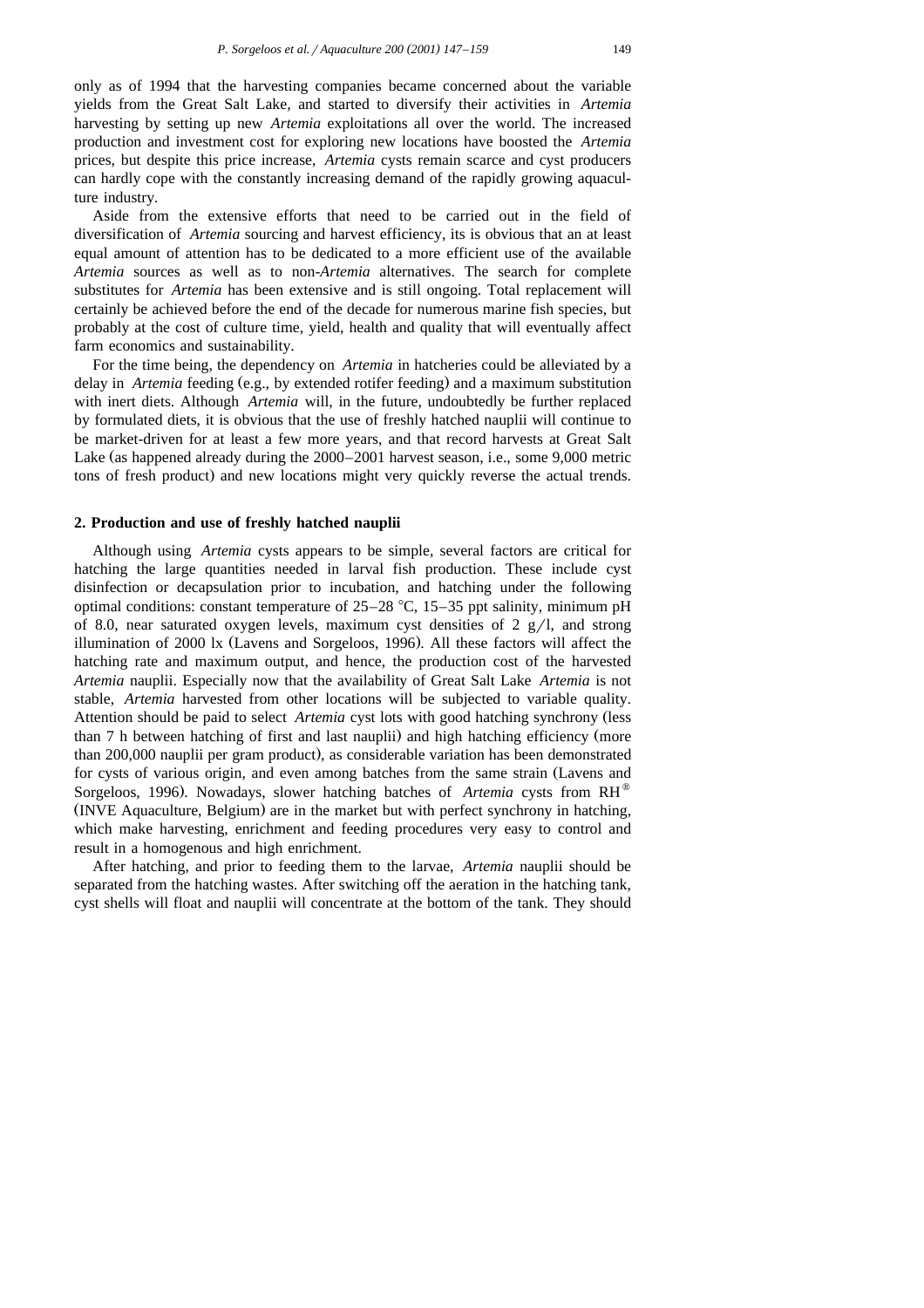be siphoned off within 5–10 min and thoroughly rinsed with seawater or freshwater, preferentially using submerged filters (Sorgeloos and Léger, 1992) to prevent physical damage to the nauplii. On a commercial scale, the separation of nauplii from cyst shells is performed with a standpipe perforated a few centimeters from the bottom. The free-swimming nauplii on top of the unhatched cyst are evacuated through the perforation, while the unhatched cysts are kept out of the turbulent area. The nauplii are further concentrated in a concentrator rinser and separated from the last cysts on a double screen. When decapsulated cysts are used, the membranes are generally skimmed off by the use of high performant airstones.

## **3. Size and energy content**

In their first stage of development, *Artemia* nauplii do not feed but consume their own energy reserves (Benijts et al., 1976). At the high water temperatures that are applied during cyst incubation, freshly hatched *Artemia* nauplii develop into the second larval stage (Instar II metanauplii) within  $6-8$  h. It is important to use first-instar nauplii for feeding, rather than starved second-instar metanauplii, which are transparent and less visible. Instar II metanauplii are about 50% larger in length and swim faster than first instars. As a result, they are less acceptable as prey. Furthermore, they contain lower amounts of free amino acids, so they are less digestible and their lower individual dry weights  $(1.63 \text{ versus } 2.15 \mu g)$  in the San Francisco Bay, SFB, strain) and energy content  $(0.0366$  versus  $0.0500$  J in the same strain) reduce the energy uptake by the predator per unit of hunting effort (Léger et al., 1986). All this will be reflected in reduced larval growth in the face of increased *Artemia* cyst consumption 20–30% more cysts are Ž needed to feed the same weight of starved metanauplii to the predator).

Storing freshly hatched nauplii at temperatures near  $4^{\circ}C$ , in densities of up to eight million nauplii per liter for up to 24 h (Léger et al., 1983), will greatly reduce their metabolic rate, i.e., only 2.5% drop in individual dry weight versus 30% at 25 °C, and preclude molting to the second instar stage. This 24-h cold storage economizes the *Artemia* cyst hatching effort (e.g., fewer tanks, larger volumes, a maximum of one hatching and harvest per day) and allows not only a constant supply of a high-quality product but also the possibility of more frequent food distributions. This is beneficial for fish larvae because food retention time in larviculture tanks can be reduced and hence the growth of *Artemia* in the culture tank minimized.

# **4. Nutritional quality**

#### *4.1. Fatty acid enrichment*

In the late 1960s and early 1970s, several authors reported problems in larviculture success with marine fish and crustacean species when using *Artemia* sources other than SFB *Artemia* (for reviews see Sorgeloos, 1980 and Léger et al., 1986). High doses of toxic compounds, e.g., chlorinated hydrocarbons and heavy metals, were initially suspected to be the cause of the poor nutritional value of *Artemia* from GSL and the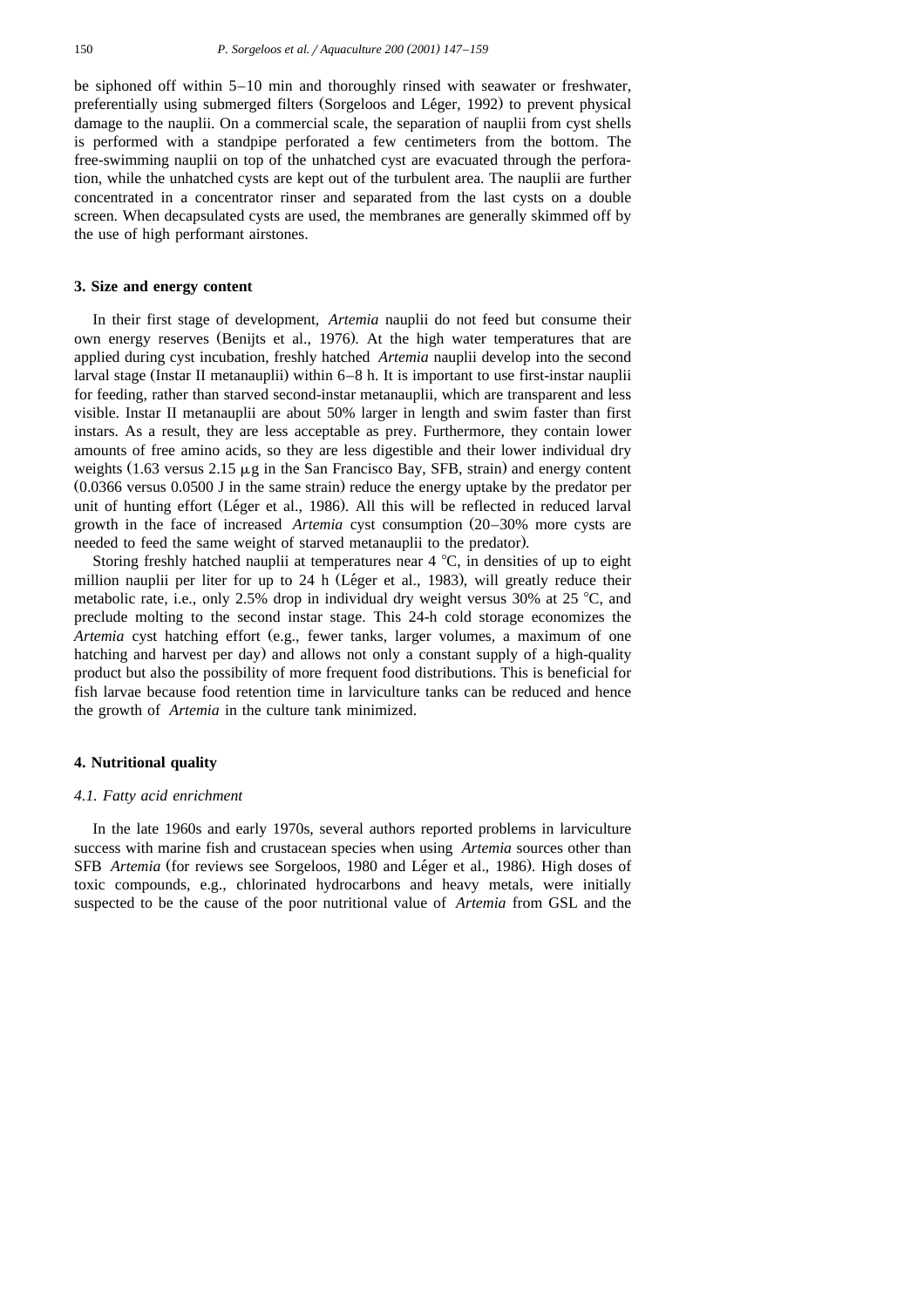People's Republic of China. A comparative study with eight strains of *Artemia* spp. using *Pseudopleuronectes americanus* as predator test species confirmed the nutritional variation among Artemia sources (Klein-MacPhee et al., 1980, 1982). Léger et al. Ž . 1985a documented the nutritional variability in 11 batches of SFB *Artemia* nauplii for the mysid shrimp *Mysidopsis bahia*. Similar to findings by Watanabe et al. (1978) and Kanazawa et al. (1979) in marine fish, Léger et al. (1985b, 1987a) concluded that the main factor affecting the nutritional value of *Artemia* was the content of the highly unsaturated fatty acid (HUFA) eicosapentaenoic acid, 20:5n-3 (EPA).

Taking advantage of the primitive feeding characteristics of *Artemia* nauplii, it is possible to manipulate the nutritional value of HUFA-deficient *Artemia*, e.g., the GSL strain. Since brine shrimp nauplii that have molted into the second instar stage  $(i.e.,$ about 8 h following hatching) are non-selective particle feeders, simple methods have been developed to incorporate different kinds of products into the *Artemia* prior to feeding to predator larvae. This method of "bioencapsulation", also called *Artemia* enrichment or boosting, is widely applied in marine fish and crustacean hatcheries for enhancing the nutritional value of *Artemia* with essential fatty acids.

British, Japanese, and Belgian researchers developed enrichment products and procedures using selected microalgae, micro-encapsulated products, yeast, emulsified preparations, self-emulsifying concentrates, and micro-particulate products, either singly or in various combinations (Léger et al., 1986). The highest enrichment levels are obtained from emulsified concentrates: freshly hatched nauplii are transferred to the enrichment tank at a density of 100–300 nauplii/ml for enrichment periods  $> 24$  or  $< 24$  h, respectively. The enrichment medium consists of hypochlorite-disinfected and neutralized seawater maintained at  $25 \text{ °C}$ . The enrichment emulsion is added in consecutive doses of 0.3  $g/1$  every 12 h. Strong aeration using airstones or pure oxygen is required to maintain dissolved oxygen levels above 4 ppm. Enriched nauplii are harvested after 24 or 48 h, thoroughly rinsed and stored at temperatures below 10  $\degree$ C to assure that HUFAs are not metabolized during storage. Enrichment levels of  $50-60$  mg/g DW  $n-3$ HUFAs are obtained after 24-h enrichment with the emulsified concentrates. Nauplii should be transferred or exposed to the enrichment medium as soon as possible before first feeding, so they begin feeding immediately after the opening of the alimentary tract  $($ instar II stage). As a result, the increase of nauplius size during enrichment can be minimized, i.e., after 24-h enrichment, GSL *Artemia* nauplii will reach about 660  $\mu$ m, and after 48-h enrichment, about 790  $\mu$ m (Lavens and Sorgeloos, 1996).

In the 1980s, most attention was dedicated to the presence of EPA in *Artemia* as a guarantee for successful production of marine fish larvae (Watanabe et al., 1983; Léger et al., 1985a). Because of this, major emphasis was placed on increasing the EPA levels by using algae, or emulsified and particulate enrichment products (Léger et al., 1986). In the late 1980s and early 1990s, more attention was paid to the level of DHA; good survival appeared to be correlated with EPA, but DHA improved larval quality and growth (Lisac et al., 1986). The importance of DHA, more particularly the requirement for high  $DHA/EPA$  ratios in promoting growth, stress resistance, and pigmentation, was revealed (Lavens et al., 1995; Kraul, 1993; Reitan et al., 1994; Mourente et al., 1993). While in the past, satisfactory results were obtained with  $DHA/EPA$  ratios of less than 1, the emphasis now is on attaining levels of 2 and higher (Dhert et al., 1993; Sargent et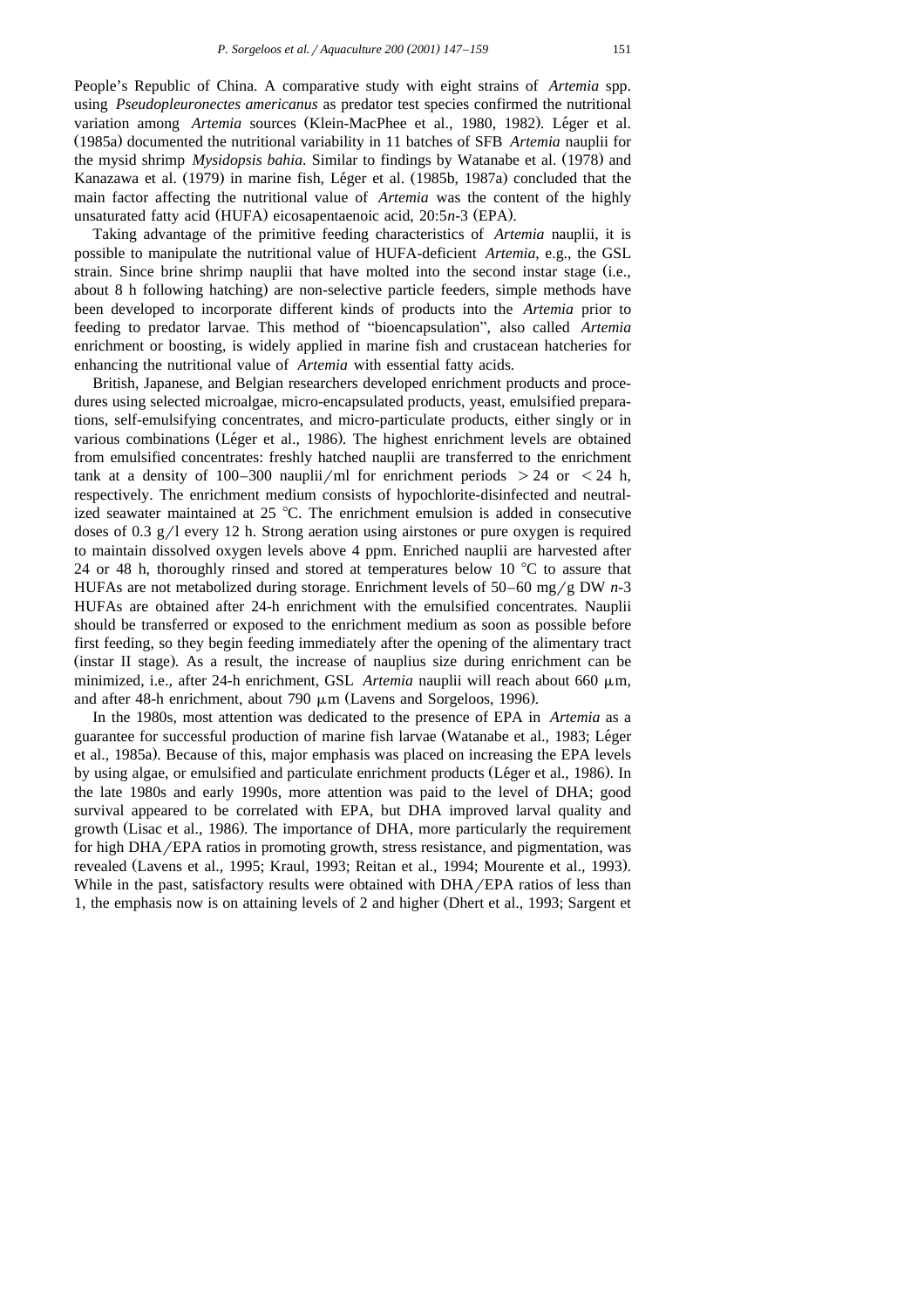al., 1993). Since these values are not found naturally in *Artemia* (Dhert et al., 1993; Triantaphyllidis et al., 1995), special formulations and *Artemia* with low DHA-catabolizing activity had to be identified.

Besides the emulsions, spray-dried cells of *Shizochytrium* sp. and phospholipid extracts of DHA-rich algal biomass from *Crypthecodinium* sp. containing 49% DHA and less than 0.5% EPA are available as dry powder (Harel et al., 1998). Enrichment of *Artemia* with these products allowed a significant increase in nauplii–lipid content from 16.3–23.7% DW after 16 h, and 17% of total fatty acids contained DHA.

Contrary to other live feeds, such as rotifers, the enrichment of *Artemia franciscana* with DHA is difficult because of the inherent catabolism of this fatty acid upon enrichment resulting in low DHA/EPA ratios. The capability of some *Artemia* strains to reach high DHA levels during enrichment (Dhert et al., 1993; Velazquez, 1996) and to maintain them during subsequent starvation (Evjemo et al., 1997) offers new perspectives for providing higher dietary DHA levels and DHA/EPA ratios to fish larvae. It is not surprising that since the interest is going towards DHA-rich products, increased interest is also shown in better preservation of DHA in *Artemia* (McEvoy et al., 1995; Southgate and Lou, 1995  $\prime$  or in the use of copepods, which have a high natural DHA content (Nanton and Castell, 1999; Sargent et al., 1998; Shansudin et al., 1997; Støttrup and Norsker, 1998). As a consequence of the high price and low DHA value of *Artemia,* early weaning in combination with a prolonged rotifer feeding is becoming more and more popular.

Recent work performed by Koven et al. (2000) showed that besides DHA not only highly unsaturated fatty acids of the  $(n-3)$  series are important but that also arachidonic acid ARA  $(20:4n-6)$  may play a significant role. ARA may improve larval growth and pigmentation in several marine fish species since it provides precursors for eicosanoid production (Castell et al., 1994; Estevez et al., 1997). The requirement of ARA in fish, however, seems to depend on the fish species and larval development, and needs to be dosed with extreme care since it may act in a different way depending on the DHA concentration (Castell et al., 1994; Koven et al., 2000).

#### *4.2. Phospholipids*

Although phospholipid requirements are well-documented in juvenile stages for various fish species, only limited information is available on the role of phospholipids in start-feeding stages (reviewed by Coutteau et al., 1997). As shown by Tackaert et al. Ž . 1991 , *Artemia* does not appear to be a suitable test diet to study phospholipid requirements; i.e., dietary enrichment with phosphatidylcholine (PC) did not enhance the PC content in *Artemia*. Rainuzzo et al. (1994) found similar lipid composition in *Artemia* enriched with an emulsion based on either ethyl esters or halibut roe, containing, respectively, 72.6% neutral lipids (mainly ethyl esters) and 71.2% polar lipids (mainly PC and phosphatidylethanolamine, PE). Still, limited shifts of lipid classes, e.g., PC/PE ratio (Rainuzzo et al., 1994), due to enrichment of *Artemia* are poorly documented and their significance in terms of nutritional value unknown. In an effort to determine the most effective molecular carrier of DHA for *Artemia*, DHA-ethyl esters were compared with DHA-containing phospholipids. Harel et al. (1998) found signifi-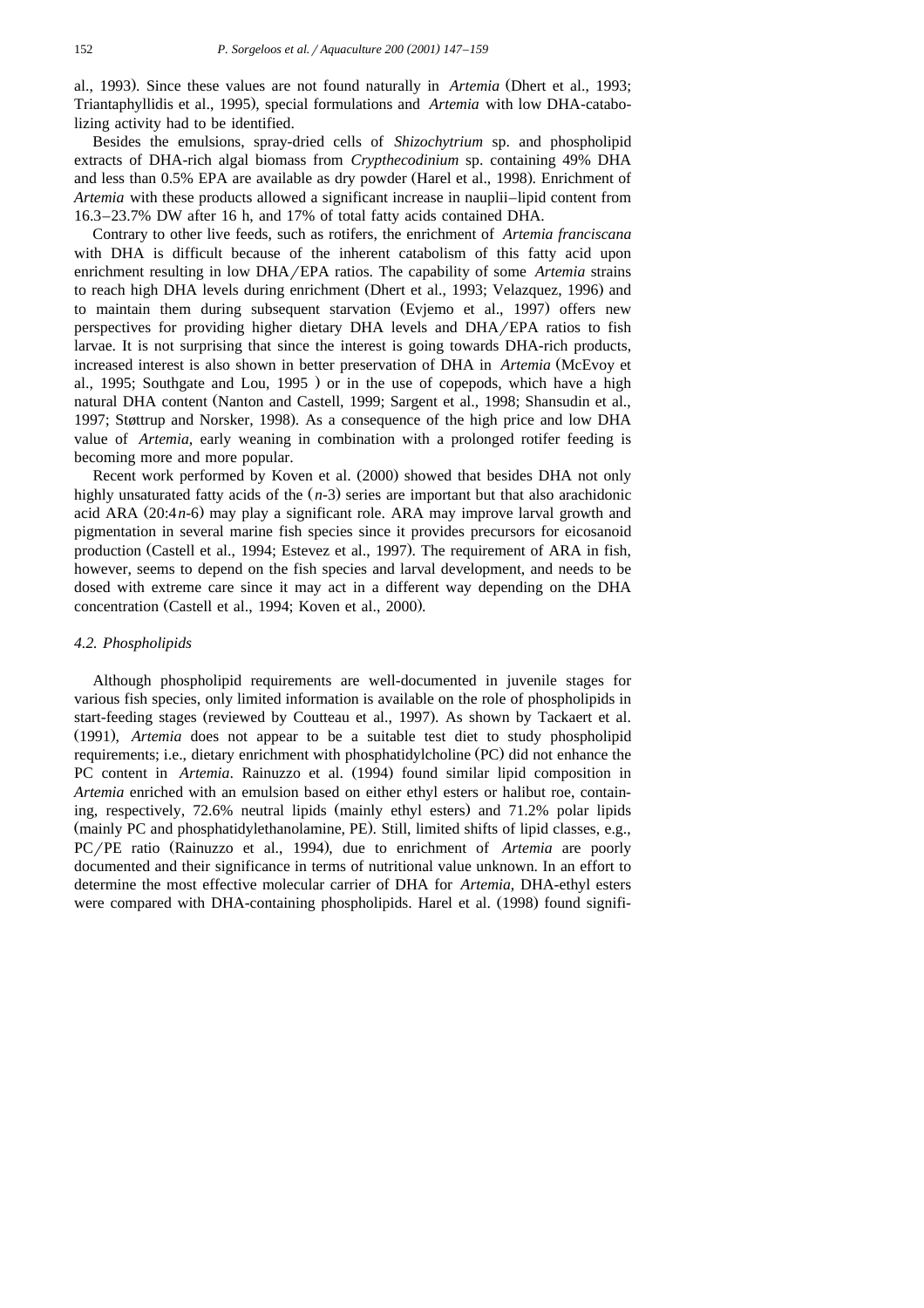cantly higher absorption of DHA at 10% dietary phospholipid levels compared to 5%, while no further improvement in absorption was obtained at higher phospholipid percentages. In further studies, it was observed that mixtures of phospholipids with DHA sodium salts resulted in maximal absorption of DHA phospholipids in *Artemia* (Harel et al., 1999) and may be used to increase the polar lipid content in larval live food.

# *4.3. Vitamins*

Vitamin C, more specifically ascorbic acid (AA), is generally considered to be an essential dietary component for the various stages of aquaculture organisms (Merchie et al., 1997). Several biological (e.g., skeletal development, growth, survival) as well as physiological functions (e.g., resistance to toxicants and stress, immunoactivity) are enhanced in larvae from supplemental dietary ascorbate (Dabrowski, 1992; Merchie et al., 1996). Ascorbic acid 2-sulphate (AAS), a stable derivative of AA, was discovered in dormant cysts of *Artemia* by Mead and Finamore (1969). Cysts of various batches differed considerably in AAS content:  $160-517 \mu g/g$  DW, expressed as AA (Dabrowski, 1991; Merchie et al., 1995). The amount of AA liberated in freshly hatched nauplii reflects the AAS reserve present in the cysts and provides evidence for the conversion of AAS to free AA during completion of embryonic development into nauplii Golub and Ž Finamore, 1972; Dabrowski, 1991; Nelis et al., 1994).

The variation in AAS concentration observed in *Artemia* cysts may reflect adult nutrition during egg production, as was demonstrated for HUFA content (Lavens et al., 1989), and this may explain the differences among batches of the same strain (Merchie et al., 1995). Differences among geographical populations and *Artemia* species and broods from different years may significantly influence the AAS content in the cyst material, and thus the AA levels in freshly hatched nauplii, and consequently, their nutritional value for larval fish.

Tests have been conducted to incorporate extra AA into *Artemia* nauplii in a stable and bioavailable form. Applying a standard enrichment procedure (Léger et al., 1987b) and experimental self-emulsifying concentrates containing 10–20% ascorbyl palmitate (AP), levels up to 2.5 mg free  $AA/g$  DW can be incorporated into brine shrimp nauplii within 24 h (Merchie et al., 1995). These concentrations did not drop when the  $24-h$ enriched nauplii were stored for another 24 h in seawater at 28  $^{\circ}$ C or 4  $^{\circ}$ C. When vitamin C-enriched *Artemia* were fed to turbot larvae, no differences in growth or overall survival could be detected with the non-enriched live food already containing 500  $\mu$ g AA/g DW. The larvae of the high AA treatment, however, showed a better pigmentation rate compared to the control group. Evaluation of the physiological condition applying a salinity stress test revealed an improvement by feeding extra AA. Cumulative mortalities after challenge with *Vibrio anguillarum* amounted to 50% for the control versus 40% for the AA-supplemented fish, with a slower onset of mortality for the AA-fed fish (Merchie et al., 1996).

High levels of  $\alpha$ -tocopherol can be bioaccumulated and maintained in *Artemia* nauplii, making this live food delivery system useful for studying dietary requirements as well as the antioxydative effects of vitamin E (Huo et al., 1996).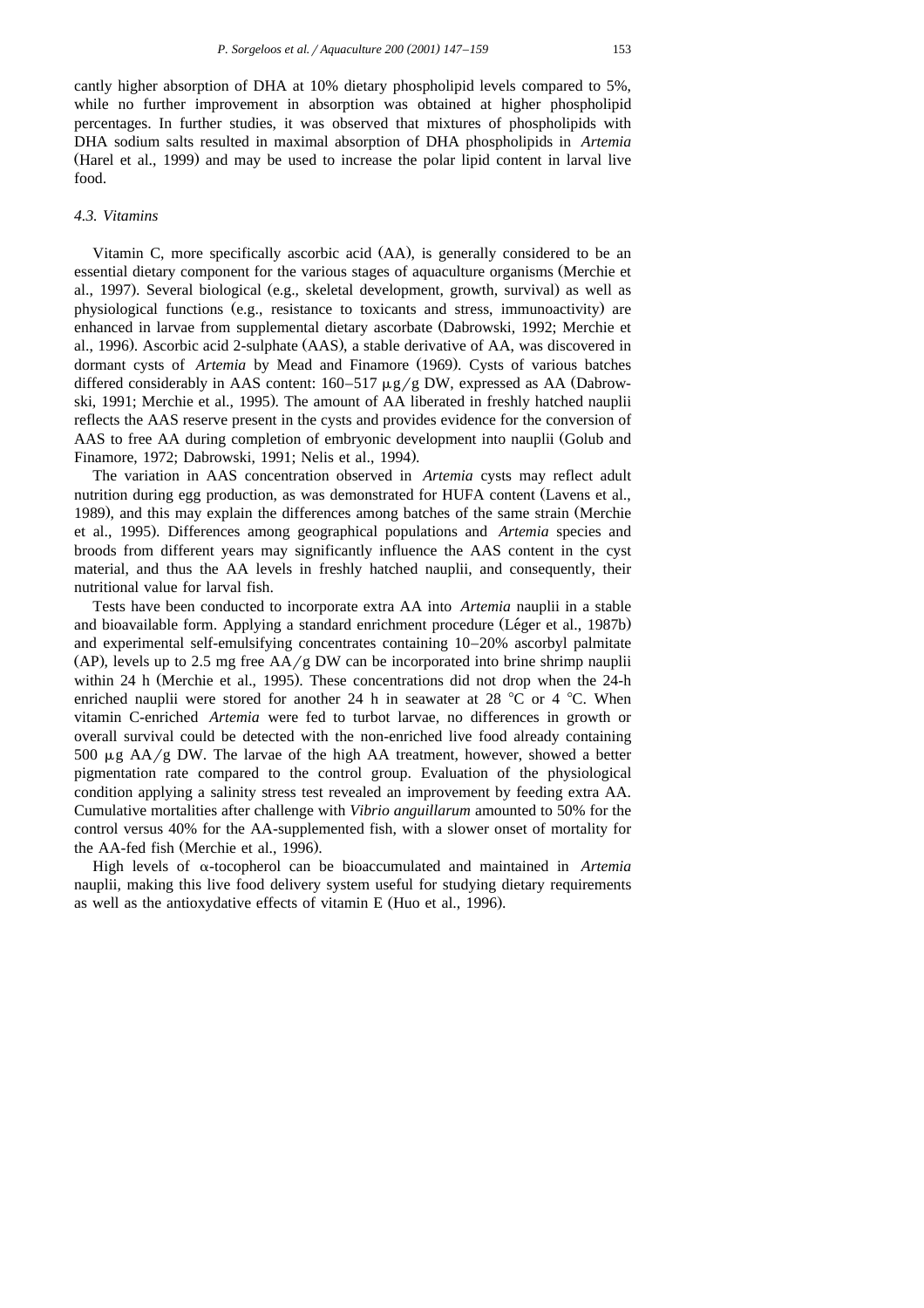Vitamin A levels in *Artemia* nauplii could be raised from 1.3 to 1283 IU/g DW over an 18-h period through the addition of vitamin A palmitate to an egg-yolk-based emulsion (Dedi et al., 1995).

The effectiveness of *Artemia* nauplii as a dietary carrier system could be tested for various other nutritional components, i.e., liposoluble products administered via an emulsion, water-soluble compounds via liposomes (Hontoria et al., 1994), and/or microcapsule delivery (Sakamoto et al., 1982). For each nutrient, however, the usefulness of the *Artemia* bioencapsulation method remains to be verified by chemical analysis.

# **5. Other forms of** *Artemia*

Aside from the most common regime of feeding freshly hatched and/or  $24$ -h-enriched nauplii, the use of dry decapsulated cysts, juveniles and adult biomass is practiced with some freshwater fish species (Dhert et al., 1997; Vanhaecke et al., 1995; Verreth and Den Bieman, 1987). Decapsulated cysts (also called de-shelled or shell-free cysts) can be used in start-feeding; however, the rapid settling of the cysts can make them unavailable for planktonic larvae unless they have been previously dried and float on the water surface. The major advantage here might be, apart from being a directly available off-the-shelf product, that cysts with poor hatching quality can still be used as a food source. Especially in the ornamental fish industry, the product seems to have great potential, where it is producing larvae of superior quality (Dhert et al., 1997).

Depending on the objectives and the opportunities, different culture procedures for super-intensive *Artemia* production may be applied. The final selection of one or another type of installation will be subject to local conditions, production needs, and investment possibilities. Two basic options are: should water be renewed (open flowthrough) or not. In the latter case, should a particular water treatment be applied (closed flow-through) or not (stagnant or batch system). Obviously, there are all kinds of transition types, ranging from open flow-through with 0% recirculation to closed flow-through with 100% recirculation (Dhont, 1996). Artemia biomass is generally well accepted by all marine fish. Kim et al.  $(1996)$  found that coho salmon fry fed adult *Artemia* to excess grew significantly faster than fry fed on other test diets, mainly due to increased food intake. Most of the time, however, juvenile *Artemia* are used instead of adults just before weaning (Olsen et al., 1999; Lee and Litvak, 1996; Duray et al., 1996; Kraul, 1993).

Although the fresh–live form has the highest nutritive value, harvested *Artemia* can also be frozen, freeze-dried or acid-preserved (Abelin et al., 1991; Naessens et al., 1995) for later use, or made into a flakes or other forms of formulated feed.

# **6. Control on the bacterial input from cysts and nauplii**

Chemical decapsulation of *Artemia* cysts using hypochlorite is a widely applied technique in hatcheries. Besides its advantages for zootechnical reasons (easier separa-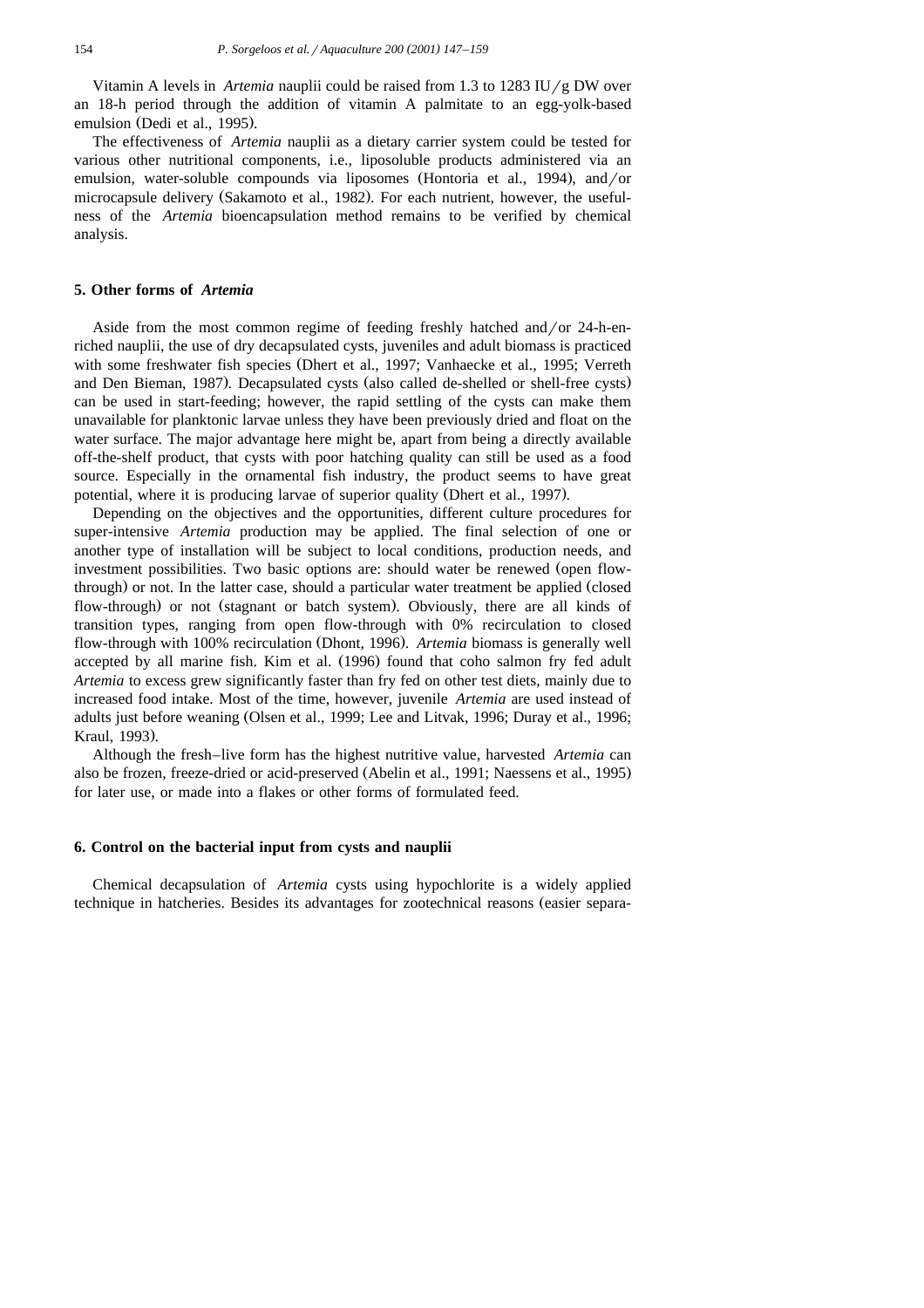tion, prevention of gut obstruction, direct use of decapsulated cysts , it is believed to . have a beneficial effect on hatching and provide a complete disinfection of the cysts. Standard decapsulation procedures, as described by Sorgeloos et al. (1977) are giving good results for most commercial *Artemia* strains. Some *Artemia* strains, however, are sensible to this decapsulation procedure and require a modified technique (De Wolf et al., 1998).

Although the treatment with hypochlorite completely disinfects the cysts, these are very quickly recolonized with bacteria during the breaking stage shortly before hatching. At this stage, glycerol is released from the cysts and offers an ideal culture medium for *Vibrio* sp., which may be a threat to the health of the larvae feeding on the *Artemia*. Innovative products and procedures have recently been introduced to disinfect *Artemia* during hatching and /or consequent enrichment, resulting in a 10,000-fold reduction of the *Vibrio*-load compared to traditional methods (Dehasque et al., 1998). The progress in the production of more hygienic *Artemia* also opens new applications for intensification. The cleaner medium results in lower oxygen demands, which permits merging of different handlings; as for instance, hatching and enrichment without intermediate harvesting, resulting in savings in labor, infrastructure and running costs.

Besides the progress in disinfection techniques, the same approach of bacterial manipulation in *Artemia* has been followed as for rotifers (Rombaut et al., 1997). Research, however, is focusing on the microbial control of the culture of *Artemia* juveniles through pre-emptive colonization by selected bacterial strains (Verschuere et al., 1997, 1999). It has been demonstrated that these bacteria prevent the development of the pathogen *V. proteolyticus* through competition for chemicals and available energy (Verschuere et al., 2000) and are harmless for the predator (Verschuere et al., in press).

# **Acknowledgements**

Over the past three decades, our studies with the brine shrimp *Artemia* have been supported by research contracts from the Belgian National Science Foundation, the Belgian Administration for Development Cooperation, the Belgian Ministry of Science Policy, Artemia Systems and INVE Aquaculture, Belgium.

# **References**

- Abelin, P., Tackaert, W., Sorgeloos, S., 1991. Ensiled *Artemia* biomass: a promising and practical feed for *Penaeid* shrimp postlarvae. In: Lavens, P., Sorgeloos, P., Jaspers, E., Ollevier, F. (Eds.), Larvi '91: Fish and Crustacean Larviculture Symposium. European Aquaculture Society, Special Publication No. 15, Gent, Belgium, pp. 125–127.
- Bengtson, D.A., Léger, P., Sorgeloos, P., 1991. Use of *Artemia* as a food source for aquaculture. In: Browne, R.A., Sorgeloos, P., Trotman, C.N.A. (Eds.), Artemia Biology. CRC Press, Boca Raton, FL, pp. 255-285.
- Benijts, F., Vanvoorden, E., Sorgeloos, P., 1976. Changes in the biochemical composition of the early larval stages of the brine shrimp, *Artemia salina* L. In: Persoone, G., Jaspers, E. (Eds.), Proceedings of the 10th European Symposium on Marine Biology. Research in Mariculture at Laboratory and Pilot Scale, vol. 1. Universa Press, Wetteren, pp. 1–9.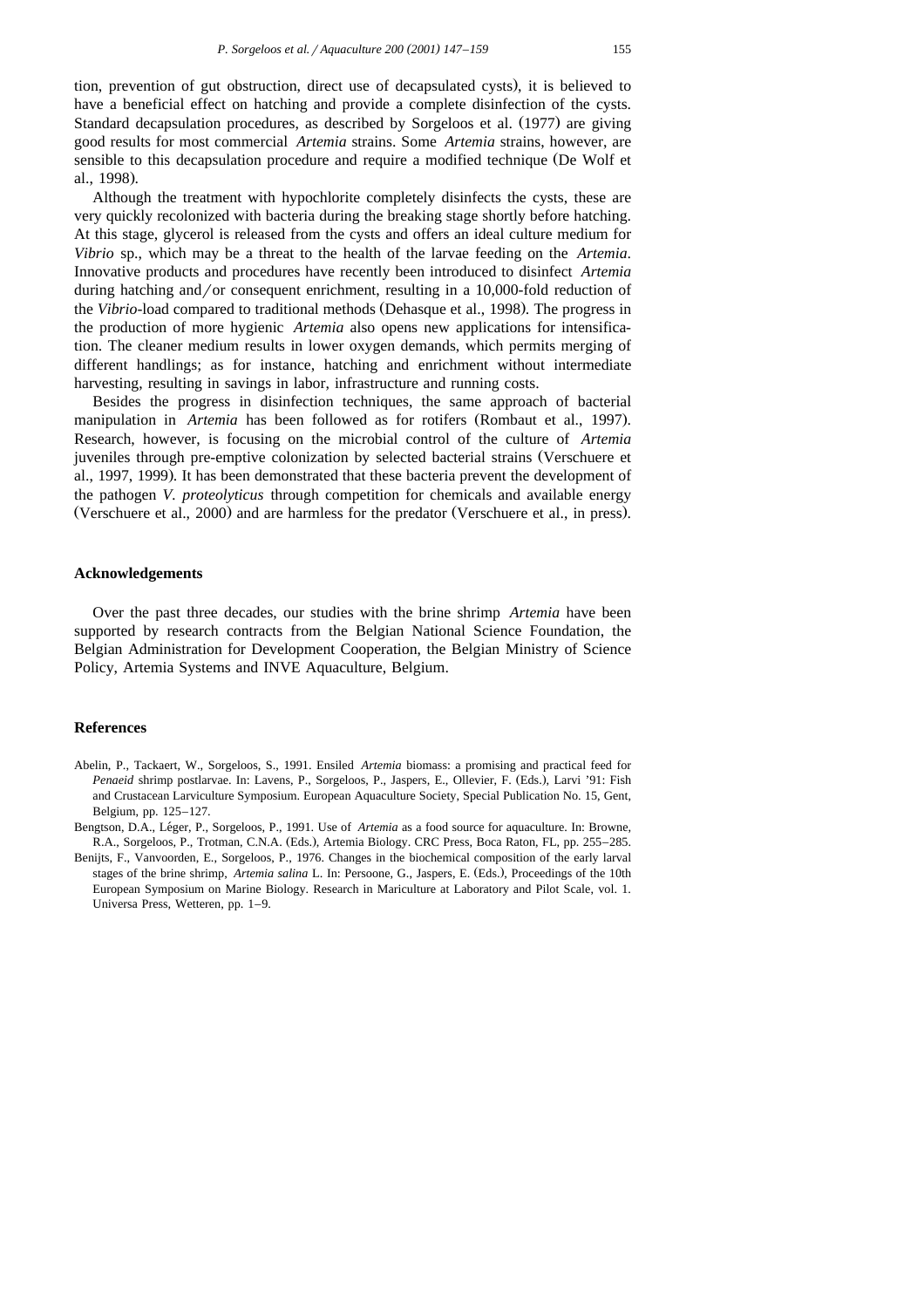- Castell, J.D., Bell, J.G, Tocher, D.R., Sargent, J.R., 1994. Effects of purified diets containing different combinations of arachidonic and docosahexaenoic acid on survival, growth and fatty acid composition of juvenile turbot (Scophthalmus maximus). Aquaculture 128, 315–333.
- Coutteau, P., Geurden, I., Camara, M.R., Bergot, P., Sorgeloos, P., 1997. Review on the dietary effects of phospholipids in fish and crustacean larviculture. Aquaculture 155, 149–164.
- Dabrowski, K., 1991. Some aspects of ascorbate metabolism in developing embryos of the brine shrimp. Can. J. Fish. Aquat. Sci. 48, 1–3.
- Dabrowski, K., 1992. Ascorbate concentration in fish ontogeny. J. Fish Biol. 40, 273–279.
- Dedi, J., Takeuchi, T., Seikai, T., Watanabe, T., 1995. Hypervitaminosis and safe levels of vitamin A for larval flounder (*Paralichthys olivaceus*) fed *Artemia* nauplii. Aquaculture 133, 135–146.
- Dehasque, M., De Wolf, T., Candreva, P., Coutteau, P., Sorgeloos, P., 1998. Control of bacterial input through the live food in marine fish hatcheries. In: Grizel, H., Kestemont, P. (Eds.), Aquaculture and water: fish culture, shellfish culture and water usage. Abstracts of contributions presented at the International Conference Aquaculture Europe '98, October 7–10, 1998, Bordeaux, France. European Aquaculture Society, Oostende, pp. 66–67.
- De Wolf, T., Candreva, P., Dehasque, M., Coutteau, P., 1998. Intensification of rotifer batch culture using an artificial diet. In: Grizel, H., Kestemont, P. (Eds.), Aquaculture and water: fish culture, shellfish culture and water usage. Abstracts of contributions presented at the International Conference Aquaculture Europe '98, October 7–10, 1998, Bordeaux, France. European Aquaculture Society, Oostende, pp. 68–69.
- Dhert, P., Sorgeloos, P., Devresse, B., 1993. Contributions towards a specific DHA enrichment in the live food *Brachionus plicatilis* and *Artemia* sp. In: Reinertsen, H., Dahle, L.A., Jorgensen, L., Tvinnereim, K. (Eds.), Fish Farming Technology. Balkema, Rotterdam, Netherlands, pp. 109-115.
- Dhert, P., Lim, L.C., Candreva, P., Van Duffel, H., Sorgeloos, P., 1997. Possible applications of modern fish larviculture technology to ornamental fish production. Aquarium Sci. Conserv. 1, 119–128.
- Dhont, J., 1996. Tank production and use of ongrown *Artemia*. In: Sorgeloos, P., Lavens, P. (Eds.). Manual on the production and use of live food for aquaculture. Fisheries technical paper No. 361. Food and Agriculture Organization of the United Nations, Rome, Italy, pp. 164–195.
- Duray, M.N., Estudillo, C.B., Alpasan, L.G., 1996. Larval rearing of the grouper *Epinephelus suillus* under laboratory conditions. Aquaculture 150, 63–76.
- Estevez, A., Ishikawa, M., Kanazawa, A., 1997. Effects of arachidonic acid on pigmentation and fatty acid composition of Japanese flounder *Paralichthys olivaceus* (Temminck and Schlegel). Aquacult. Res. 28, 279–289.
- Evjemo, J.O., Coutteau, P., Olsen, Y., Sorgeloos, P., 1997. The stability of docosahexaenoic acid in two *Artemia* species following enrichment and subsequent starvation. Aquaculture 155, 135–148.
- Golub, A.L., Finamore, F.J., 1972. Ascorbic acid sulfate metabolism in the brine shrimp. Fed. Proc. 31, 706 pp.
- Harel, M., Koven, W., Lund, E.D., Behrens, P., Place, A.R., 1998. High DHA (docosahexaenoic acid) enrichment of live food organisms using novel DHA-rich phospholipids. Abstract onlyBook of Abstracts—Aquaculture '98. World Aquaculture Society, Baton Rouge, LA, p. 228.
- Harel, M., Ozkizilcik, S., Lund, E., Behrens, P., Place, A.R., 1999. Enhanced absorption of docosahexaenoic acid (DHA, 22:6n-3) in *Artemia* nauplii using a dietary combination of DHA-rich phospholipids and DHA-sodium salts. Comp. Biochem. Physiol. 124B, 169–176.
- Hontoria, F., Crowe, J.H., Crowe, L.M., Amat, F., 1994. Potential use of liposomes in larviculture as a delivery system through *Artemia* nauplii. Aquaculture 127, 55–264.
- Huo, J.Z., Nelis, H.J., Lavens, P., Sorgeloos, P., De Leenheer, A., 1996. Determination of vitamin E in aquatic organisms by high-performance liquid chromatography with fluorenscence detection. Anal. Biochem. 242, 123–128.
- Kanazawa, A., Teshima, S.I., Ono, K., 1979. Relationship between fatty acid requirements of aquatic animals and the capacity for bioconversion of linolenic acid to highly unsaturated fatty acids. Comp. Biochem. Physiol. 63B, 295–298.
- Kim, J., Massee, K.C., Hardy, R.W., 1996. Adult *Artemia* as food for first feeding coho salmon (Oncor*hynchus kisutch*.. Aquaculture 144, 217–226.
- Klein-MacPhee, G., Howell, W., Beck, A.D., 1980. Nutritional value of five geographical strains of *Artemia* to winter flounder *Pseudopleuronectes americanus* larvae. In: Persoone, G., Sorgeloos, P., Roels, O.,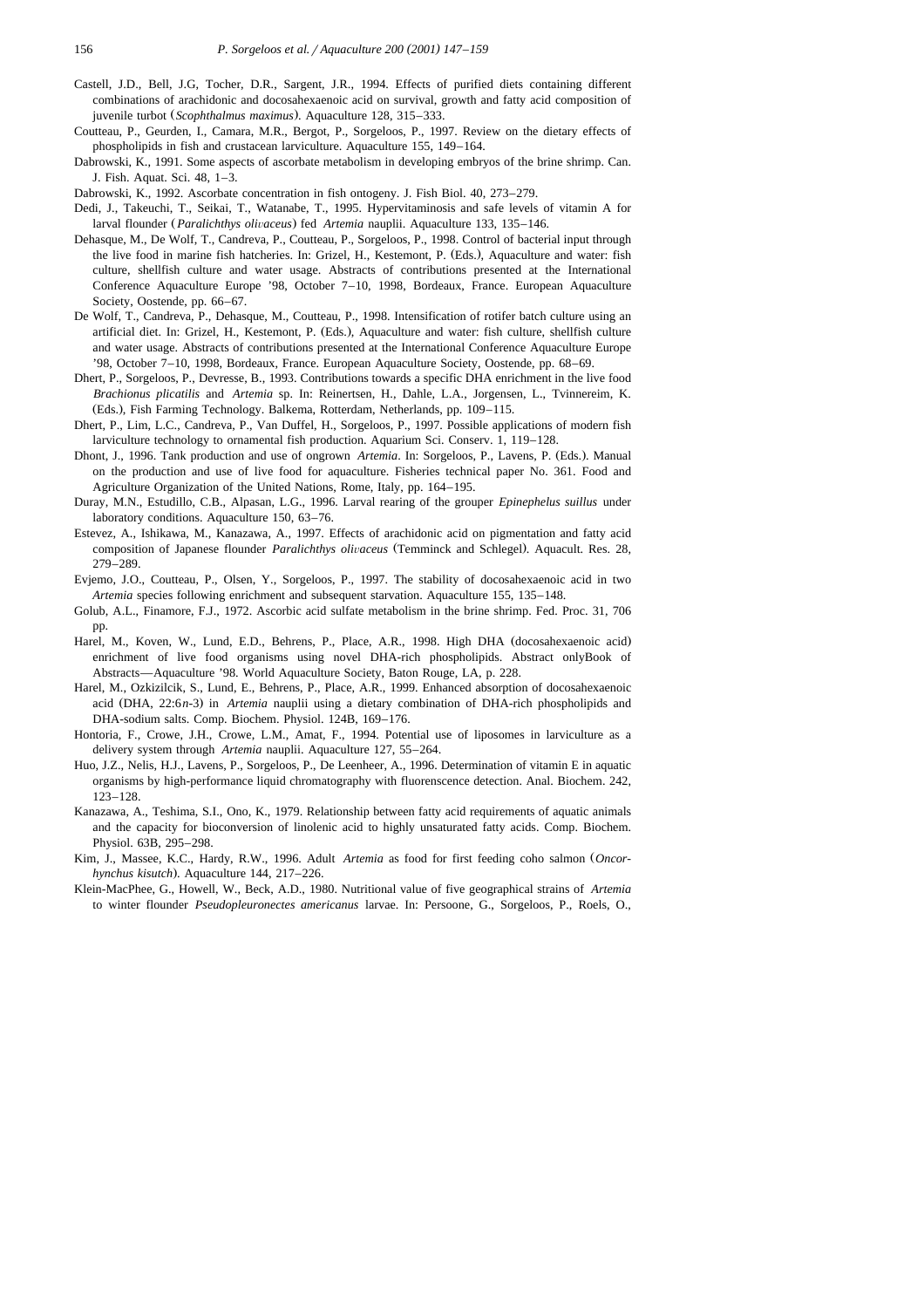Jaspers, E. (Eds.), The brine shrimp *Artemia*. Ecology, Culturing, Use in Aquaculture, vol. 3. Universa Press, Wetteren, pp. 306–312.

- Klein-MacPhee, G., Howell, W., Beck, A.D., 1982. Comparison of a reference strain and four geographical strains of *Artemia* as food for winter flounder (*Pseudopleuronectes americanus*) larvae. Aquaculture 29, 279–288.
- Koven, W., Barr, Y., Lutzky, S., Ben-Atia, I., Harel, M., Behrens, P., Weiss, R., Tandler, A., 2000. The effect of dietary arachidonic acid  $(20:4n-6)$  on growth and survival prior to and following handling stress in the larvae of gilthead seabream (*Sparus aurata*). Abstracts of contributions presented at the International Conference Aqua 2000. European Aquaculture Society, Special Publication No. 28, Ostende, Belgium, p. 346.
- Kraul, S., 1993. Larviculture of the mahimahi *Coryphaena hippurus* in Hawaii, USA. J. World Aquacult. Soc.  $24(3)$ ,  $410-421$ .
- Lavens, P., Sorgeloos, P., 1996. Manual on the production and use of live food for aquaculture. FAO Tech. Pap. 361, 295.
- Lavens, P., Sorgeloos, P., 2000. The history, present status and prospects of the availability of *Artemia* cysts for aquaculture. Aquaculture 181, 397–403.
- Lavens, P., Léger, P., Sorgeloos, P., 1989. Manipulation of the fatty acid profile in Artemia offspring produced in intensive culture systems. In: De Pauw, N., Jaspers, E., Ackefors, H., Wilkins, N. (Eds.), Aquaculture: A Biotechnology in Progress. European Aquaculture Society, Bredene, pp. 731–739.
- Lavens, P., Coutteau, P., Sorgeloos, P., 1995. Laboratory and field variation in HUFA enrichment of *Artemia* nauplii. In: Lavens, P., Jaspers, E., Roelants, I. (Eds.), Larvi '95, European Aquaculture Society, Special Publication No. 24, Gent, Belgium, pp. 137–140.
- Lee, G.W.Y., Litvak, M.K., 1996. Weaning of wild young-of-the-year winter flounder *Pleuronectes americanus* (Walbaum) on a dry diet: effects on growth, survival, and feed efficiency ratios. J. World Aquacult. Soc. 27, 30–39.
- Léger, P., Vanhaecke, P., Sorgeloos, P., 1983. International Study on *Artemia: XXIV.* Cold storage of live *Artemia* nauplii from various geographical sources: potentials and limits in aquaculture. Aquacult. Eng. 2, 69–78.
- Léger, P., Sorgeloos, P., Millamena, O.M., Simpson, K.L., 1985a. International study on *Artemia*: XXV. Factors determining the nutritional effectiveness of *Artemia*: the relative impact of chlorinated hydrocarbons and essential fatty acids in San Francisco Bay and San Pablo Bay *Artemia*. J. Exp. Mar. Biol. Ecol. 93, 71–82.
- Léger, P., Bieber, G.F., Sorgeloos, P., 1985b. International study on *Artemia*: XXXIII. Promising results in larval rearing of *Penaeus stylirostris* using a prepared diet as algal substitute and for *Artemia* enrichment. J. World Aquacult. Soc. 16, 354–367.
- Léger, P., Bengtson, D.A., Simpson, K.L., Sorgeloos, P., 1986. The use and nutritional value of *Artemia* as a food source. Oceanogr. Mar. Biol. 24, 521–623.
- Léger, P., Bengtson, D.A., Sorgeloos, P., Simpson, K.L., Beck, A.D., 1987a. The nutritional value of *Artemia*: a review. In: Sorgeloos, P., Bengtson, D.A., Decleir, W., Jaspers, E. (Eds.), Artemia research and its applications. Ecology, Culturing, Use in Aquaculture, vol. 3. Universa Press, Wetteren, pp. 357–372.
- Léger, P., Naessens-Foucquaert, E., Sorgeloos, P., 1987b. International study on *Artemia*: XXXV. Techniques to manipulate the fatty acid profile in *Artemia* nauplii and the effect on its nutritional effectiveness for the marine crustacean *Mysidopsis bahia* (M.). In: Sorgeloos, P., Bengtson, D.A., Decleir, W., Jaspers, E. (Eds.), *Artemia* research and its applications. Ecology, Culturing, Use in Aquaculture, vol. 3. Universa Press, Wetteren, pp. 411–424.
- Lisac, D., Franicevic, V., Vejmelka, Z., Buble, J., Leger, P., Sorgeloos, P., 1986. International study on ´ *Artemia*: XLIII. The effect of live food fatty acid content on growth and survival of sea bream (Sparus *aurata*) larvae. pp. 1–10Paper presented at the conference Ichthyopathology in Aquaculture, 21–24 October 1986, Dubrovnik, Yogoslavia.
- McEvoy, L.A., Navarro, J.C., Bell, J.G., Sargent, J.R., 1995. Autoxidation of oil emulsions during the *Artemia* enrichment process. Aquaculture 134, 101–112.
- Mead, C.G., Finamore, F.J., 1969. The occurrence of ascorbic acid sulfate in the brine shrimp, *Artemia salina*. Biochemistry 8, 2652–2655.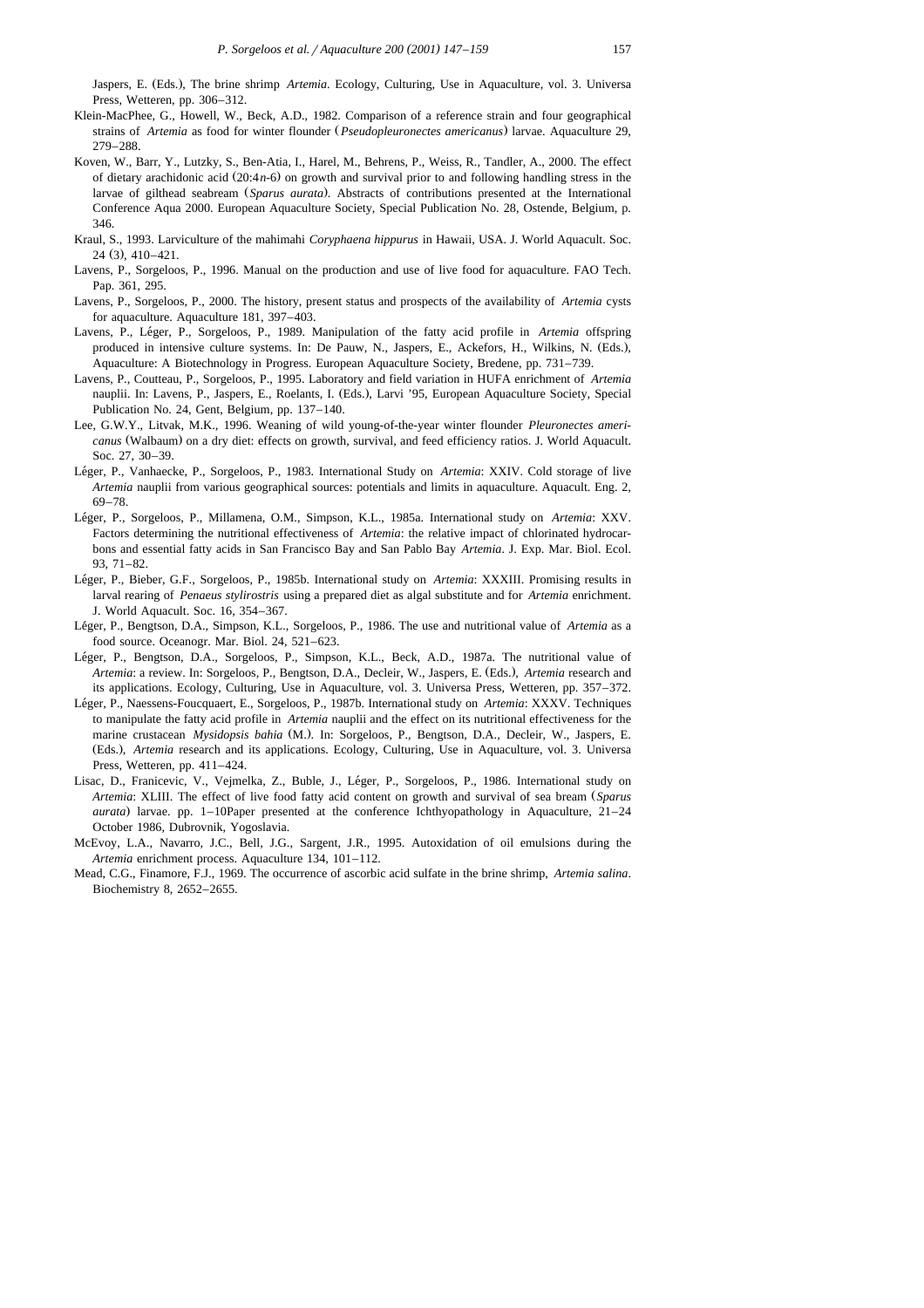- Merchie, G., Lavens, P., Dhert, P., Dehasque, M., Nelis, H., De Leenheer, A., Sorgeloos, P., 1995. Variation of ascorbic acid content in different live food organisms. Aquaculture 134, 325–337.
- Merchie, G., Lavens, P., Dhert, P., Garcia Ulloa Gomez, M., Nelis, H., De Leenheer, A., Sorgeloos, P., 1996. Dietary ascorbic acid requirements during the hatchery production of turbot larvae. J. Fish Biol. 49, 573–583.
- Merchie, G., Lavens, P., Sorgeloos, P., 1997. Optimization of dietary vitamin C in fish and crustacean larvae: a review. Aquaculture 155, 165–181.
- Mourente, G., Rodriguez, A., Sargent, J.R., 1993. Effects of dietary docosahexaenoic acid (DHA; 22:6n-3) on lipid and fatty acid composition and growth in gilthead sea bream (Sparus aurata L.) larvae during first feeding. Aquaculture 112, 79–98.
- Naessens, E., Pedrazzoli, A., Vargas, V., Townsend, S., Cobo, M.L., Dhont, J., 1995. Evaluation of preservation methods for *Artemia* biomass and application in postlarval rearing of *Penaeus vannamei*. In: Lavens, P., Jaspers, E., Roelants, I. (Eds.), Larvi '95, European Aquaculture Society, Special Publication No. 24, Gent, pp. 338–341.
- Nanton, D.A., Castell, J.D., 1999. The effects of temperature and dietary fatty acids on the fatty acid composition of harpactoid copepods, for use as a live food for marine fish larvae. Aquaculture 175  $(1-2)$ , 167–181.
- Nelis, H.J., Merchie, G., Lavens, P., Sorgeloos, P., De Leenheer, A., 1994. Solid phase extraction of ascorbic acid-2-sulfate from cysts of the brine shrimp *Artemia franciscana*. Anal. Chem. 66, 1330–1333.
- Olsen, Y., Evjemo, J.O., Olsen, A., 1999. Status of the cultivation technology for production of Atlantic halibut (*Hippoglossus hippoglossus*) juveniles in Norway/Europe. Flatfish culture. Flatfish Symposium, January 1998, Las Vegas, Nevada, USA. Aquaculture 176, 1–13.
- Rainuzzo, J.R., Reitan, K.I., Jorgensen, L., Olsen, Y., 1994. Lipid composition in turbot larvae fed live feed cultured by emulsions of different lipid classes. Comp. Biochem. Physiol. 107A, 699–710.
- Reitan, K.I., Rainuzzo, J.R., Olsen, Y., 1994. Influence of lipid composition of live feed on growth, survival and pigmentation of turbot larvae. Aquacult. Int. 2, 33–48.
- Rombaut, G., Dhert, P., Vandenberghe, J., Verschuere, L., Sorgeloos, P., Verstraete, W., 1997. Selection of bacteria enhancing the growth rate of axenically hatched rotifers (*Brachionus plicatilis*). Aquaculture 176, 195–207.
- Sakamoto, M., Holland, D.L., Jones, D.A., 1982. Modification of the nutritional composition of *Artemia* by incorporation of polyunsaturated fatty acids using micro-encapsulated diets. Aquaculture 28, 311–320.
- Sargent, J.R., Bell, M.V., Tocher, D.R., 1993. Docosahexaenoic acid and the development of brain and retina in marine fish. In: Drevon, C.A., Baksaas, I., Krokan, H.E. (Eds.), Omega-3 Fatty Acids: Metabolism and Biological Effects. Birkhaeuser Verlag, Basel, Switzerland, pp. 139–149.
- Sargent, J.R., Bell, J.G., Henderson, R.J., 1998. Lipids in algae and copepods in relation to live feeds for marine fish larvae, pp. 1–11, Nerc Unit of Aquatic Biochemistry, Stirling, UK.
- Shansudin, L., Yusof, M., Azis, A., Shukri, Y., 1997. The potential of certain indigenous copepod species as live food for commercial fish larval rearing. Aquaculture 151, 351–356.
- Sorgeloos, P., 1980. The use of the brine shrimp *Artemia* in aquaculture. In: Persoone, G., Sorgeloos, P., Roels, O., Jaspers, E. (Eds.), The brine shrimp *Artemia*. Ecology, Culturing, Use in Aquaculture, vol. 3. Universa Press, Wetteren, pp. 25–46.
- Sorgeloos, P., Leger, P., 1992. Improved larviculture outputs of marine fish, shrimp and prawn. J. World ´ Aquacult. Soc. 23, 251–264.
- Sorgeloos, P., Bossuyt, E., Lavina, E., Baeza Mesa, M., Persoone, G., 1977. Decapsulation of *Artemia* cysts: a simple technique for the improvement of the use of brine shrimp in aquaculture. Aquaculture 12, 311–315.
- Southgate, P.C., Lou, D.C., 1995. Improving the *n*-3 HUFA composition of *Artemia* using microcapsules containing marine oils. Aquaculture 134, 91–99.
- Støttrup, J.G., Norsker, N.H., 1998. Production and use of copepods in marine fish larviculture. Report of the Danish Institute for Fisheries Research Hirsthals, Denmark, pp. 1–27.
- Tackaert, W., Camara, M.R., Sorgeloos, P., 1991. The effect of dietary phosphatidylcholine in postlarval *penaeid* shrimp: I. Diet preparation. In: Lavens, P., Sorgeloos, P., Jaspers, E., Ollevier, F. (Eds.), Larvi '91: Fish and Crustacean Larviculture Symposium. European Aquaculture Society, Special Publication No. 15, Gent, Belgium, pp. 76–79.